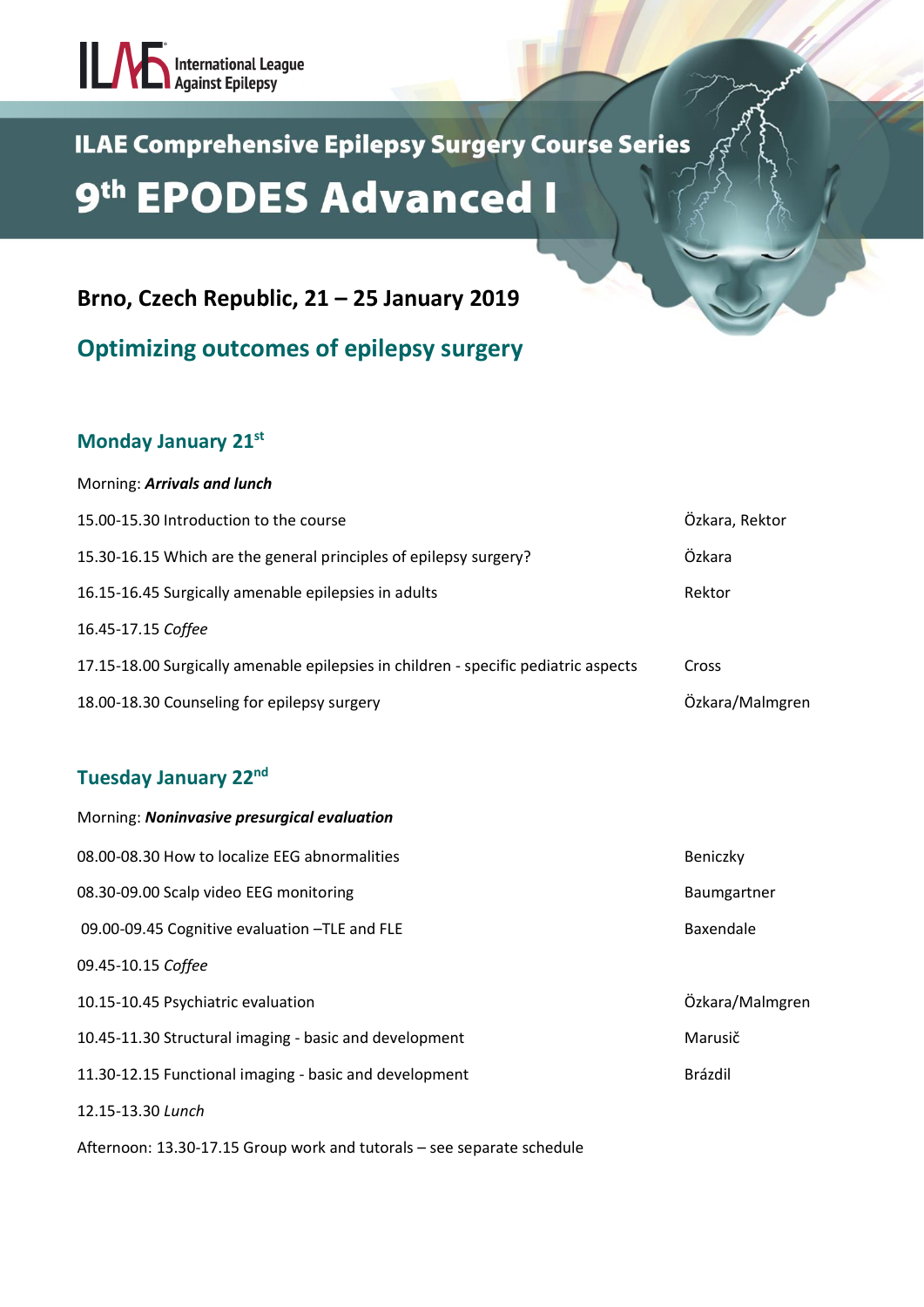# International League

## **ILAE Comprehensive Epilepsy Surgery Course Series** 9<sup>th</sup> EPODES Advanced I

#### **Wednesday January 23rd**

| Morning: Epilepsy surgery I - focal epilepsies and seizure semiology |                    |
|----------------------------------------------------------------------|--------------------|
| 08.00-09.00 Temporal lobe epilepsy and TLE plus                      | <b>Baumgartner</b> |
| 09.00-09.45 Frontal lobe epilepsy                                    | Rektor             |
| 09.45-10.15 Insular epilepsy                                         | Chassoux           |
| 10.15-10.45 Coffee                                                   |                    |
| 10.45-11.30 Posterior epilepsies                                     | Chassoux           |
| 11.30 -12.00 When to stop the presurgical evaluation                 | Brázdil            |
| 12.00-13.30 Lunch                                                    |                    |

Afternoon: 13.30-17.15 Group work and tutorials – see separate schedule

#### **Thursday January 24th**

|                    | Morning: Epilepsy surgery II - neurosurgical aspects and follow up |           |
|--------------------|--------------------------------------------------------------------|-----------|
|                    | 08.00-08.30 Invasive seizure monitoring and cortical stimulation   | Rektor    |
|                    | 08.30-08:45 Some aspects of choosing subdural grids or strips      | Rydenhag  |
|                    | 08.45-09.50 Surgical planning and resection in epilepsy            | Cardinale |
|                    | 09.50-10.00 Overview of new minimally invasive techniques          | Rydenhag  |
|                    | 10.00-10.15 Complications of invasive procedures and surgery       | Rydenhag  |
| 10.15-10.45 Coffee |                                                                    |           |
|                    | 10.45-11.30 Cognitive outcomes of TLR and FLR, prehab              | Baxendale |
|                    | 11.30-12.15 Rehabilitation and follow up programs                  | Baxendale |
| 12.15-13:15 Lunch  |                                                                    |           |
| Afternoon:         | 13.15-15.15 Brno City tour / neurosurgical workshop                | Cardinale |
|                    | 15.15-16.30 Group work and tutorials - see separate schedule       |           |